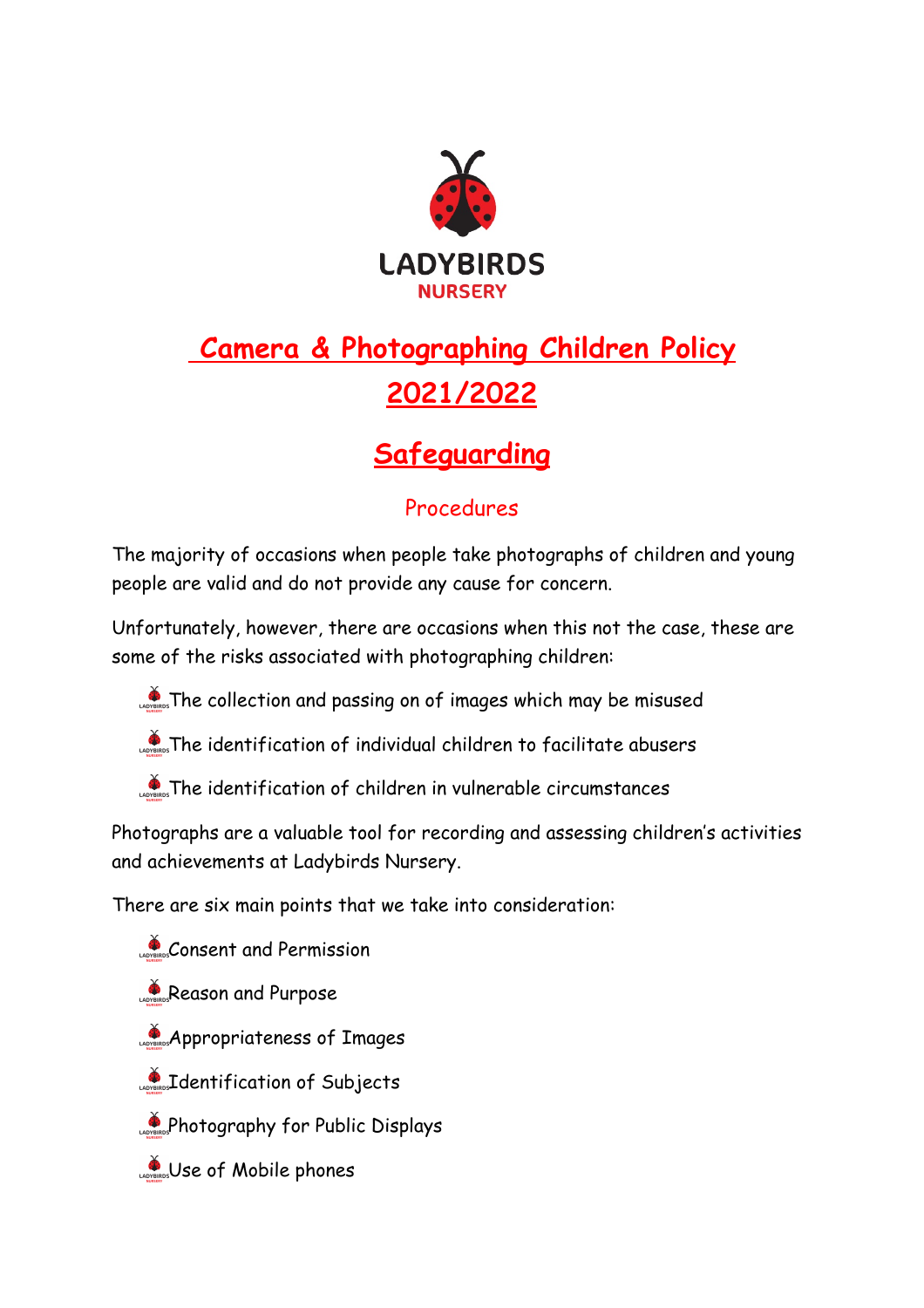#### Consent

The consent of parents/Carers will be sought and permission given before any photography of a child is taken. Parents sign the declaration on the registration form before a child start nursey to give permission or not.

#### Reason and Purpose

Photographs will only be taken by an authorised person and only using the nursery equipment.

Photographs will be taken throughout the day during normal activities, these photographs go into the child's individual tapestry account, occasionally the child will be photographed with their friends, permission is sought in the permission signatures to allow us to put other children's photos on another persons tapestry account.

Photographs will be taken on special occasions, birthdays, and special celebrations.

A child will never be photographed when having their nappy or clothing changed.

Photographs may sometimes be taken of the smaller children taking part in painting where the children paint using their bodies, or water play. Nappies will always be worn during this activity

Photographs will be printed in the nursery using the office photocopier, no camera will be taken and printed elsewhere. The pictures are deleted from the camera after printing.

Photographs will be used for children's development on tapestry, and sometimes displayed on the wall, again with parental permission.

There are clear guidelines for staff around taking photographs of the children and what Ladybirds Nursery expects of them relating to this matter.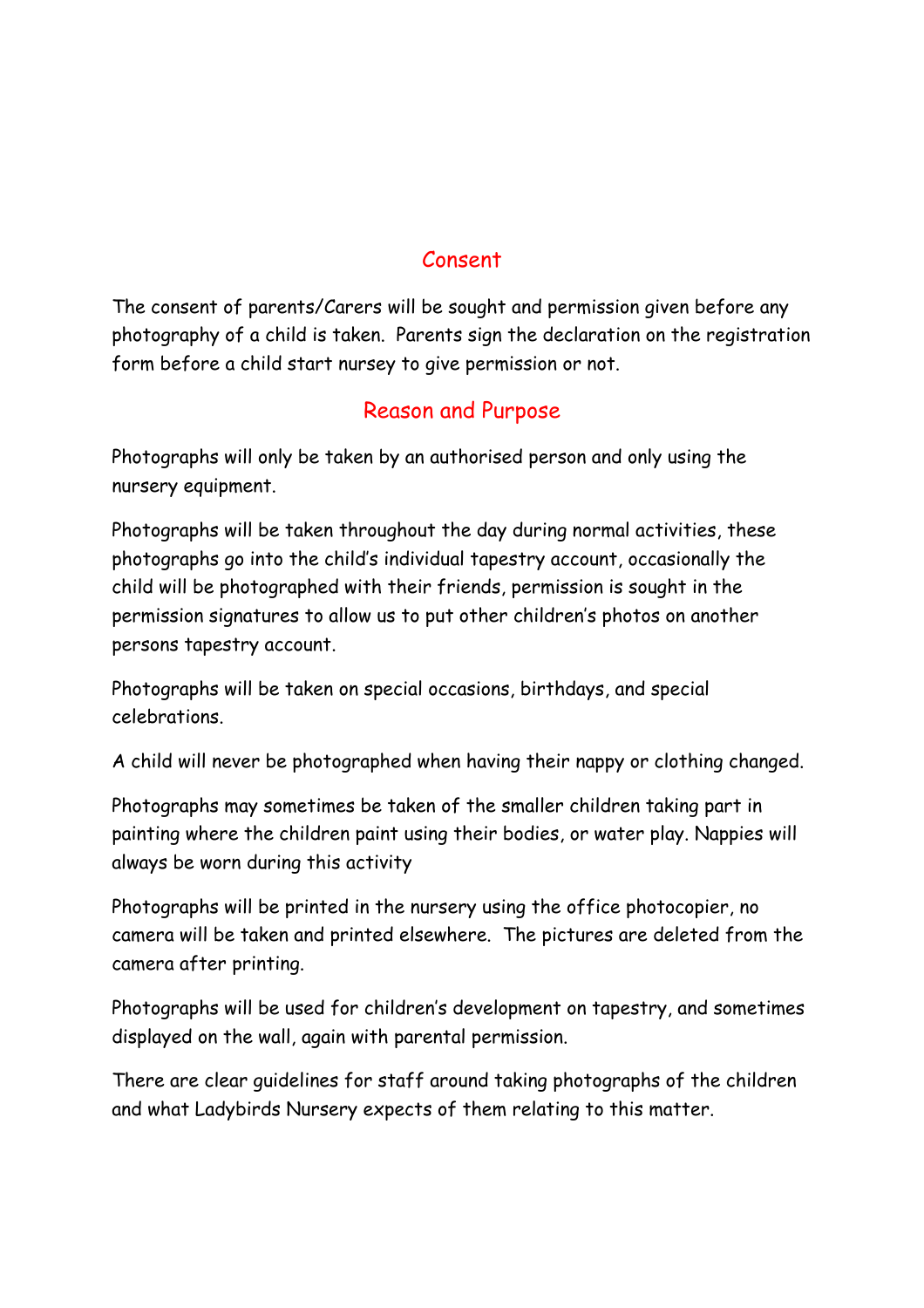We make it clear of the reasons we wish to photograph the children, for the use of observations ,on tapestry displays, and to capture what the child has achieved.

We ask permission to put photograph on the nursery Facebook page and the Website

## Identification of Subjects

Particular care is taken when taking photographs to ensure that children who are not permitted to have their picture taken is not identified in the picture. We take regard for Looked After Children, or children who are victims of parental violence. We risk each individual case separately and take into account each individual personal circumstance.

Staff are aware that they must check the child's individual file before any photograph is taken to establish if there is consent or not.

## Photography for Public Display

Should we hold any public event, then we would ask the press to follow our own policy for photographing children. We ask that no images are taken without the parental consent on the day.

## Use of Mobile Phones

Photographs will only be taken with the digital cameras owned by the nursery. Photographs will never be taken on any mobile phone under any circumstances. Staff mobiles are not permitted into the nursery rooms, and parents are asked not to use their phones whilst dropping off or collecting their child.

Visitors to the nursery e.g. tutors are asked to leave their phones in the office whilst they visit the student.